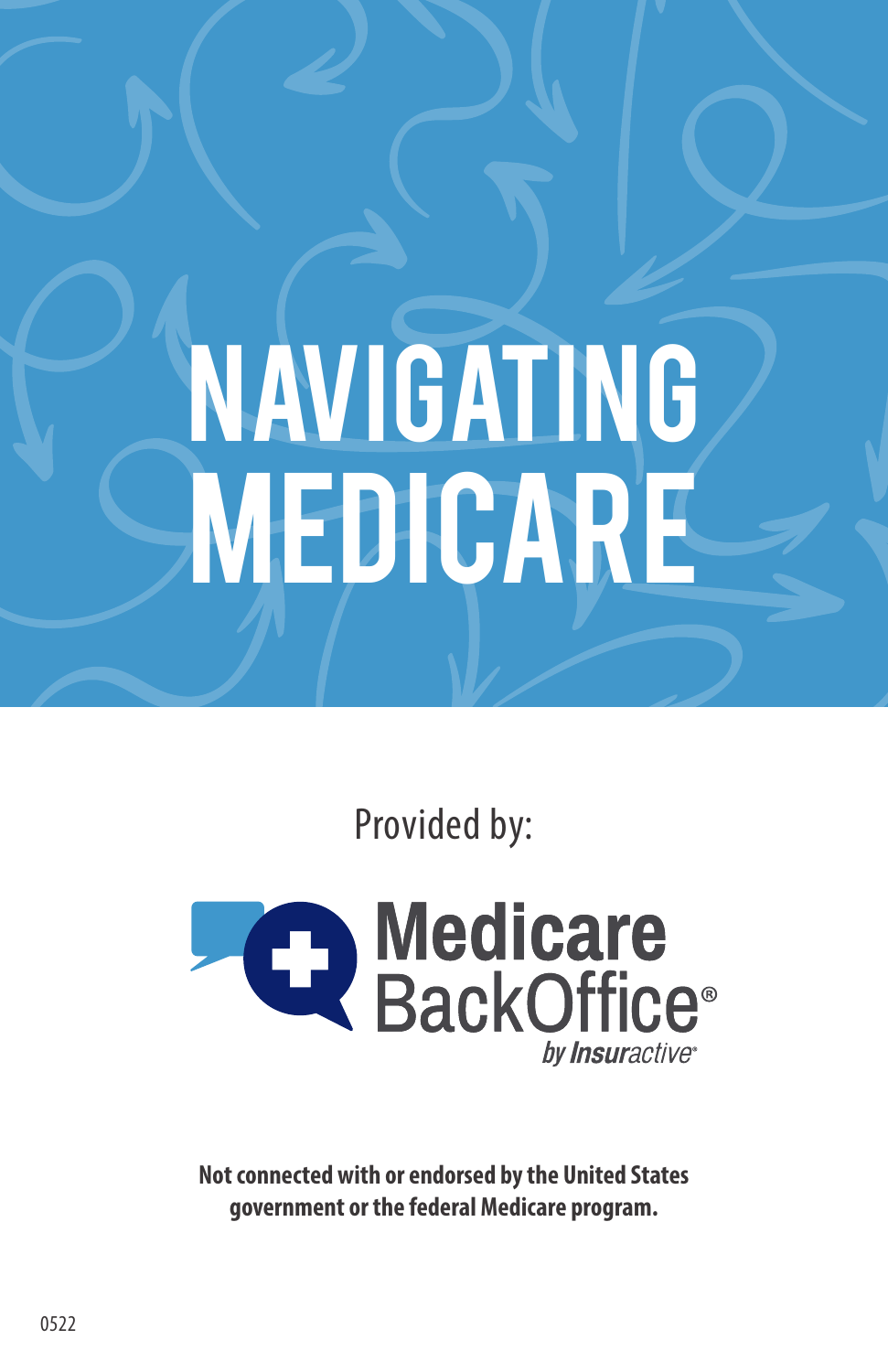# Medicare is complicated.

#### **But it doesn't have to be stressful.**

This guide is designed to help you understand the basics. It will help you navigate the different parts of Medicare, understand what is and isn't covered and decipher the differences and similarities in Medicare Advantage and Medicare Supplement. You'll also learn about prescription drug coverage.

After you review the guide, if you have any Medicare-related questions and need help enrolling in a plan or reviewing your existing coverage, we invite you to call Medicare BackOffice® to speak to a Licensed Insurance Agent. The friendly, knowledgeable agents at Medicare BackOffice are specially trained to help you find a Medicare health plan that works best for your budget and your needs.

No fee. No pressure. No obligations.

Medicare BackOffice is here to help.

**To speak to a Licensed Insurance Agent, call 855.677.2321.**

## 2 Let's start with the basics.

#### **What is Medicare?**

Medicare is health insurance provided by the government for people age 65 or those with certain disabilities.

#### **Who is eligible?**

In general, those who are eligible for Part A (hospital insurance) and Part B (medical insurance) include individuals who are 65 and have worked 10 years in this country or who have a spouse who has, or individuals who are under 65 and have received Social Security disability benefits for 24 months. If you are receiving Social Security, you are likely already enrolled in Part A and Part B when you turn 65.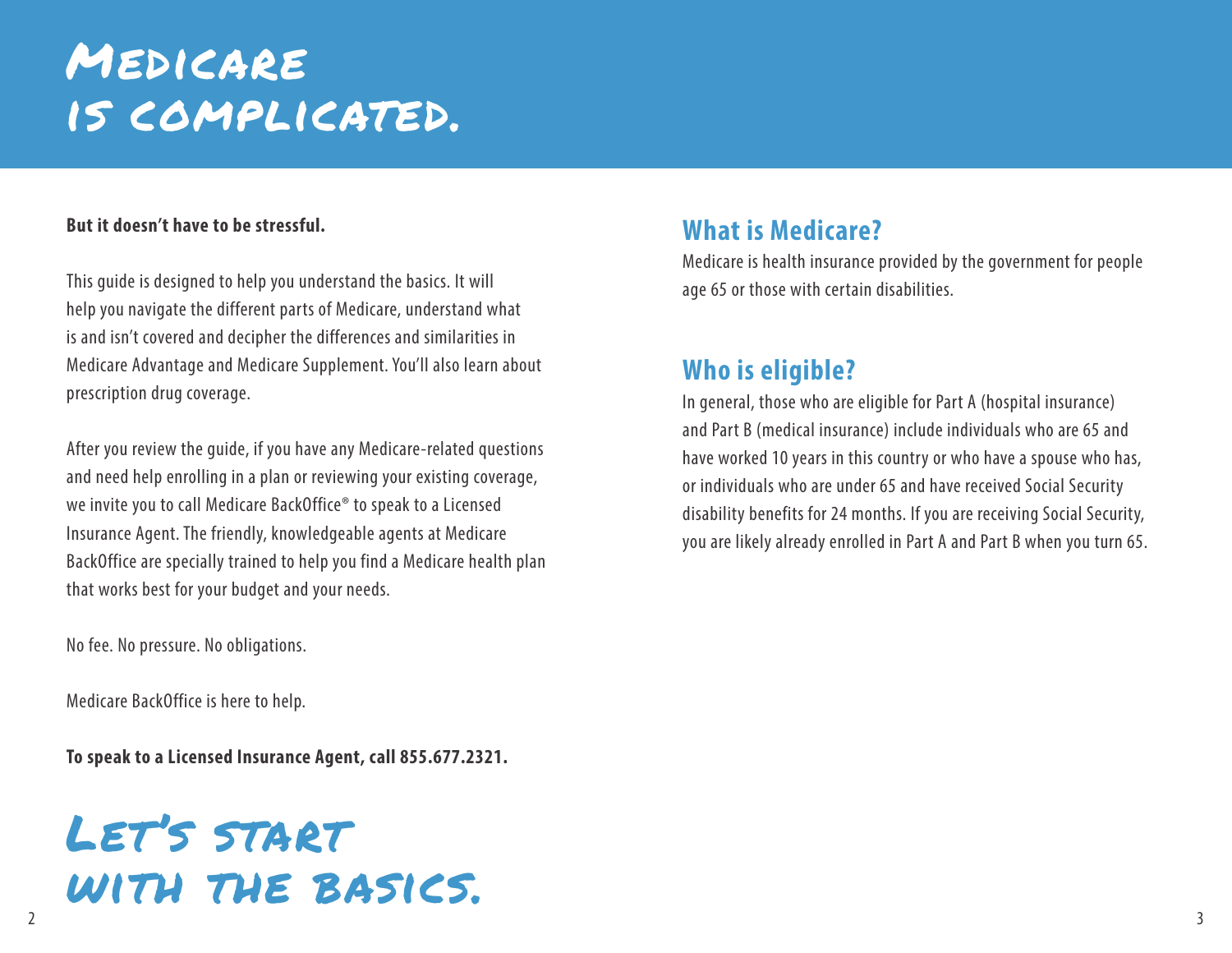#### Medicare has four parts.



#### **Part A (Hospital Insurance)**

Covers inpatient hospital services (such as lab tests and surgeries) and supplies (such as wheelchairs and walkers) considered medically necessary to treat a disease or condition, if you're admitted. Includes inpatient hospital room and board, skilled nursing care, hospice and some home health care costs.

**Cost:** Most people do not pay a premium for Part A. There are deductibles and co-pays that can change each year.

#### **Part B (Medical Insurance)**

Covers medically necessary outpatient doctor visits, outpatient surgery, physical therapy, durable medical equipment (such as crutches, wheelchairs and home oxygen supplies), ambulance services and preventative services (such as flu shots and screenings for diabetes and cancers).

**Cost:** Everyone pays a monthly, income-tested premium for Part B the more you make, the more you pay. Premiums and deductibles can

#### **Part C (Medicare Advantage Plans)**

A type of Medicare health plan offered by a private insurance company that contracts with Medicare to provide all Part A and Part B benefits. May also offer extra coverage. Always covers emergency and urgently needed care. May include Part D Prescription Drug coverage (making it an MA-PD plan).

**Cost:** Medicare Advantage plans may charge a premium in addtion to Part B Premium. Premiums vary by plan type and geography, and often include prescription drug coverage at no extra cost. Deductibles, copays and co-insurance vary by plan and can change each year.

#### **Part D (Prescription Drug Plans)**

Provides outpatient prescription drug coverage. Can be purchased on a standalone basis or be included with a Medicare Advantage plan in an MA-PD plan.

**Cost:** Everyone pays a monthly, income-tested premium for Part D the more you make, the more you pay. Premiums and deductibles vary by plan and geography and can change each year.

#### **Medicare Supplement Plans (Or Medigap)**

Plans that can help pay some of the health care costs that Original Medicare doesn't cover such as co-payments, co-insurance and deductibles. Provided by private insurance companies.

**Cost:** Once accepted, a monthly premium (which can vary by plan type, geography and other variables) is required.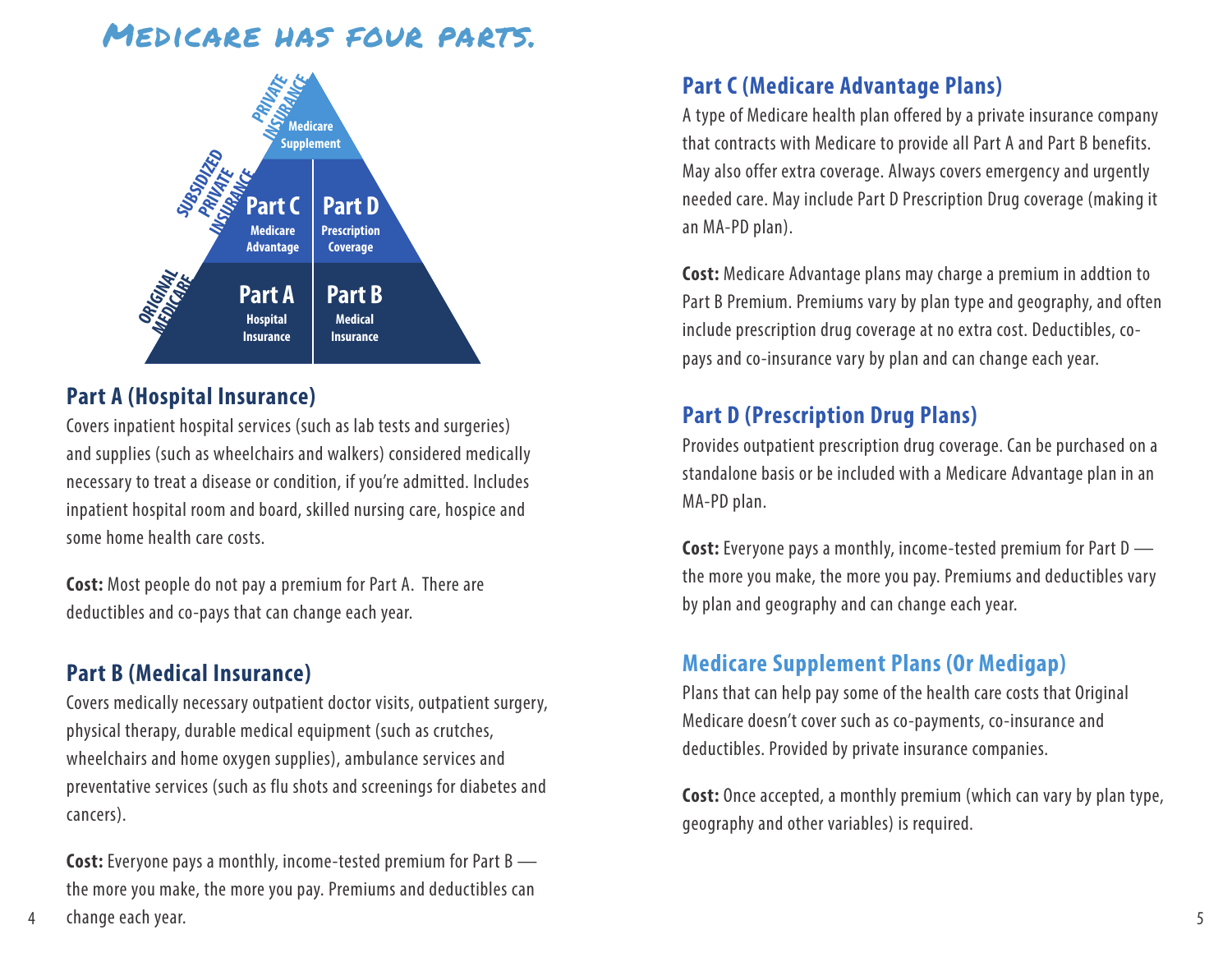### Medicare Doesn't Cover Everything



#### **You could be responsible for paying for certain items and services. Some not covered by Parts A and B include:\***

- 
- Long-term care Most dental care
- 
- **Dentures Cosmetic surgery**
- 
- Acupuncture Routine foot care
- Eye examinations related to prescribing glasses
- Hearing aids and exams for fitting them

\*Medicare Supplement plans generally do not cover these costs

#### **When do I first enroll in Original Medicare?**

You have a seven-month enrollment period to sign up for Original Medicare (Part A and/or Part B). This is called your initial enrollment period, and it starts three months before the month you turn 65, includes your birth month and concludes three months after the month you turn 65.

**If you do not enroll in Original Medicare during your initial enrollment period or do not provide proof of insurance under another eligible plan, you may pay a penalty.**

# Turning 65?

**Find your birth month to find your Original Medicare initial enrollment period:**

## January

the October before your birthday – the April after your birthday

## February

the November before your birthday – the May after your birthday

## March

the December before your birthday – the June after your birthday

#### April the January before your birthday –

the July after your birthday

## May

the February before your birthday – the August after your birthday

### June

the March before your birthday – the September after your birthday

## July

the April before your birthday – the October after your birthday

## August

the May before your birthday – the November after your birthday

## September

the June before your birthday – the December after your birthday

## **OCTOBER**

the July before your birthday – the January after your birthday

### November

the August before your birthday – the February after your birthday

#### DECEMBER

the September before your birthday – the March after your birthday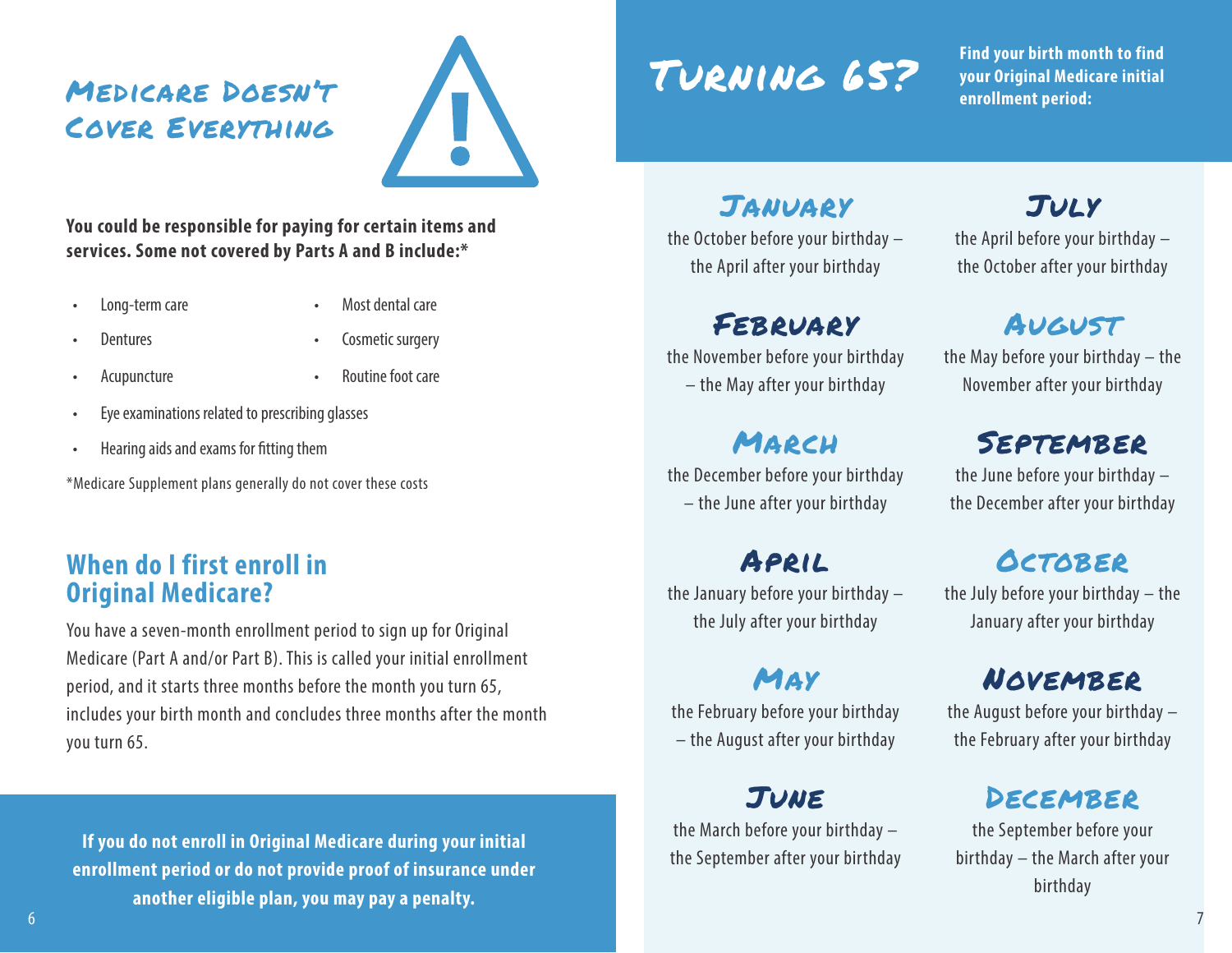## WHAT IF I STILL HAVE employer coverage available?

If you have insurance through your or your spouse's current job, in most cases you should at least enroll in Part A, as it's free for most people.

To decide whether to take Part B, for which everyone pays a monthly premium, you should ask your benefits manager or human resources department how your employer insurance works with Medicare and confirm this information with the Social Security Administration (SSA) and Medicare. Be aware that when you qualify for Medicare, your employer insurance may start to work differently for you when you enroll in Original Medicare. You will need to figure out whether paying for both types of coverage will be useful in offsetting your health care costs.

#### **When do I first enroll in Medicare Advantage or Medicare Supplement?**

This varies, depending on a lot of factors. Because there are so many variables, learning about your Medicare options a good year or more before your 65th birthday protects you from missing the enrollment deadlines, allows you to coordinate with any group coverage you may have and prevents gaps in coverage.

#### **Medicare Advantage**

If you think you may want a Medicare Advantage plan instead of Original Medicare, you may want to make that decision during your initial enrollment period (the seven-month period around your 65th birthday.) However, you will have other opportunities to change your coverage later. (See pages 16 and 17.)

#### **Medicare Supplement (Medigap)**

If you think you may want to add a Medicare Supplement plan to Original Medicare, the best time to buy one is during your Medigap initial enrollment period.

#### *Even if you have health problems, you can buy any Medicare Supplement policy for the same price as people with good health during your initial enrollment period*.

After that, companies may require medical underwriting to decide whether to accept your application and how much to charge you for the policy.

You can sign up for a Medicare Supplement health insurance plan up to six months before your 65th birthday (three months in WI or NY). (You cannot, however, enroll in Original Medicare, Medicare Advantage or a Part D Prescription Drug plan until three months before your 65th birthday.)

#### **Part D Prescription Drug Coverage**

8 a version of program for people with innice medicine. The best time to add Medicare Part D Prescription Drug coverage may be when you're first eligible, because you likely will pay a late enrollment penalty if you join later. You may avoid the penalty if you have other creditable prescription drug coverage or if you get Extra Help, a Medicare program for people with limited income.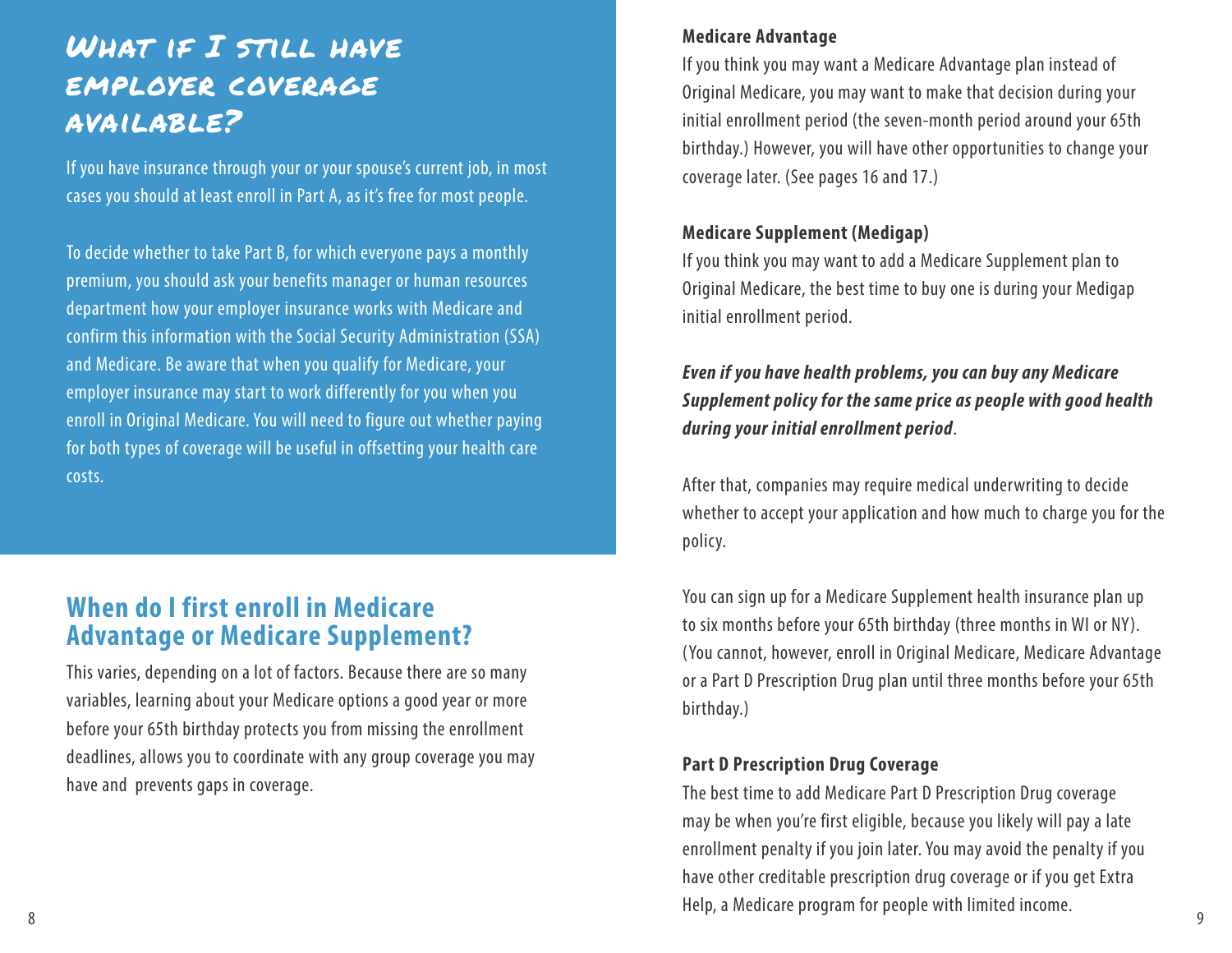**Your initial enrollment period for Original Medicare is different than Medicare's annual election period — sometimes called "open enrollment period" — a yearly timeframe that allows people enrolled in Medicare Advantage and Prescription Drug plans to change plans for the following year. The annual election period is Oct. 15 through Dec. 7 every year.** 

## HOW DO YOU PAY FOR WHAT MEDICARE DOESN'T COVER?

**Medicare is not a catastrophic health insurance policy. It does not pay for hospitalization longer than 150 days, and there is no cap on out-of-pocket expenses.**

**Adding a Medicare Supplement health insurance plan or choosing a Medicare Advantage health insurance plan can help pay for what Medicare doesn't cover, protecting you against huge medical bills.**

Medicare Advantage plans take the place of Medicare Parts A and B and usually include Part D Prescription Drug coverage, while Medicare Supplement plans supplement Medicare Part A and Part B, by covering the co-payments, co-insurance and deductibles that Original Medicare doesn't pay.

When you buy a Medicare Supplement plan, you are still enrolled in Original Medicare.

When you enroll in a Medicare Advantage plan, you move completely into a private health insurance plan. Medicare Advantage plans must provide the same level of coverage as Original Medicare with the exception of hospice care.

You are not required to enroll in a Medicare Advantage or Medicare Supplement plan, but if you do choose to enroll in one, you cannot be enrolled in the other.

#### $10$  11  $11$   $11$ Take a look at the chart on the next page to see the differences!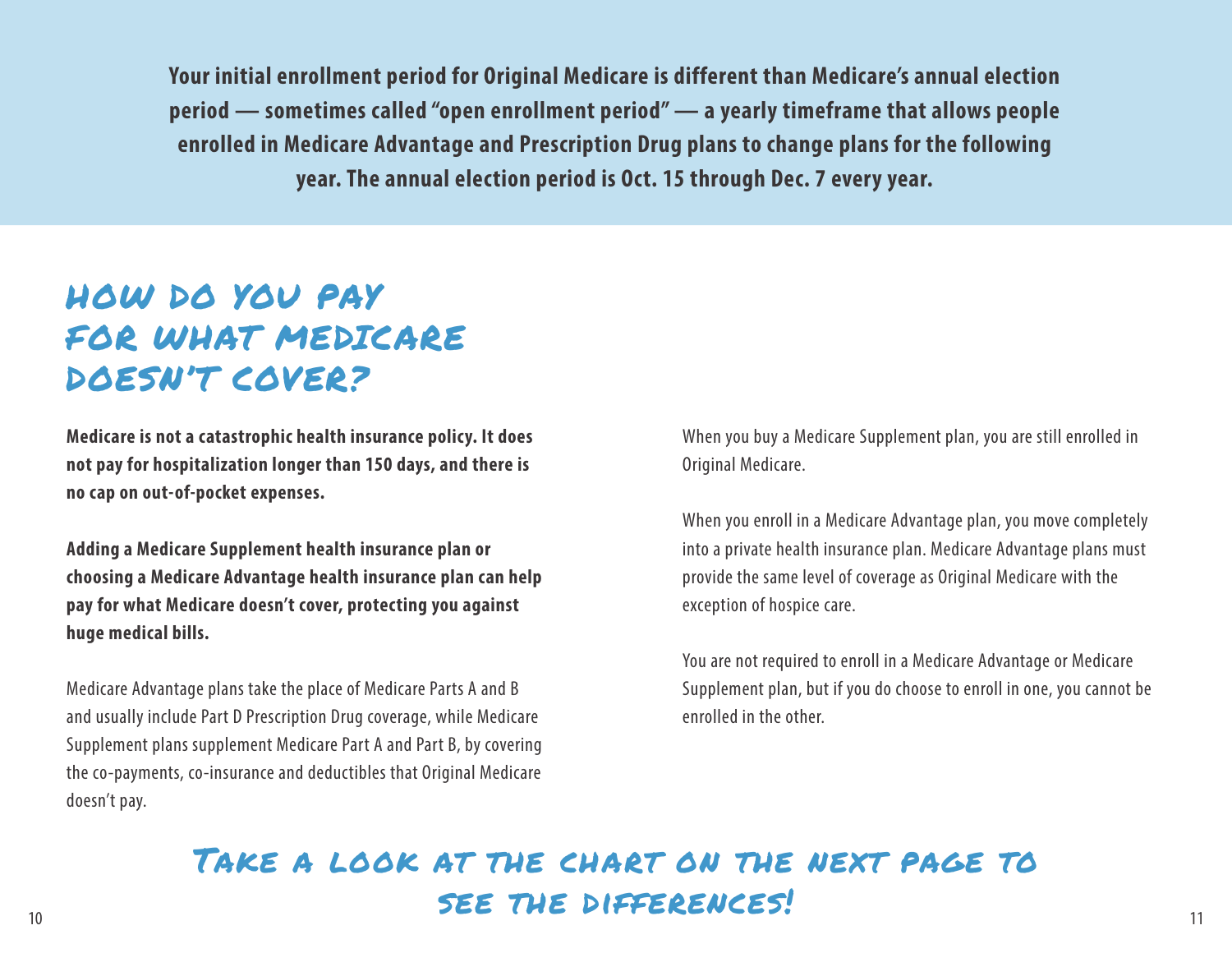## What is the Difference Between Medicare Advantage (Part C) and Medicare Supplement Plans?

## Medicare Supplement Medicare Advantage

Fills the gaps in Original Medicare **Replaces Original Medicare** Replaces Original Medicare

No Rx coverage — can be paired with Medicare

Enrollment is year-round

Typically accepted by any provider that accepts Medicare

Monthly premiums typically range from \$85 to this premiums typically range from 305 to<br>\$150, but vary by plan and geography and the May charge premium in addition to Part B premium

Health questions may be asked to determine eligibility determine eligibility

Benefits are the same regardless of which company offers them and company offers them by company offers them

Most plans do not cap out-of-pocket costs and the costs of the Capped Cut-of-pocket costs are capped

Part D Prescription Drug coverage Often includes Medicare Part D Prescription Drug coverage Part D Prescription Drug coverage

You can join, drop or switch a Medicare Advantage plan during these enrollment periods: Initial Enrollment Period, General Enrollment Period or Annual Election Period

> Coverage is usually network-based, like an HMO or PPO

Premiums can be affected by age and gender Premiums are not impacted by age or gender, but do vary by county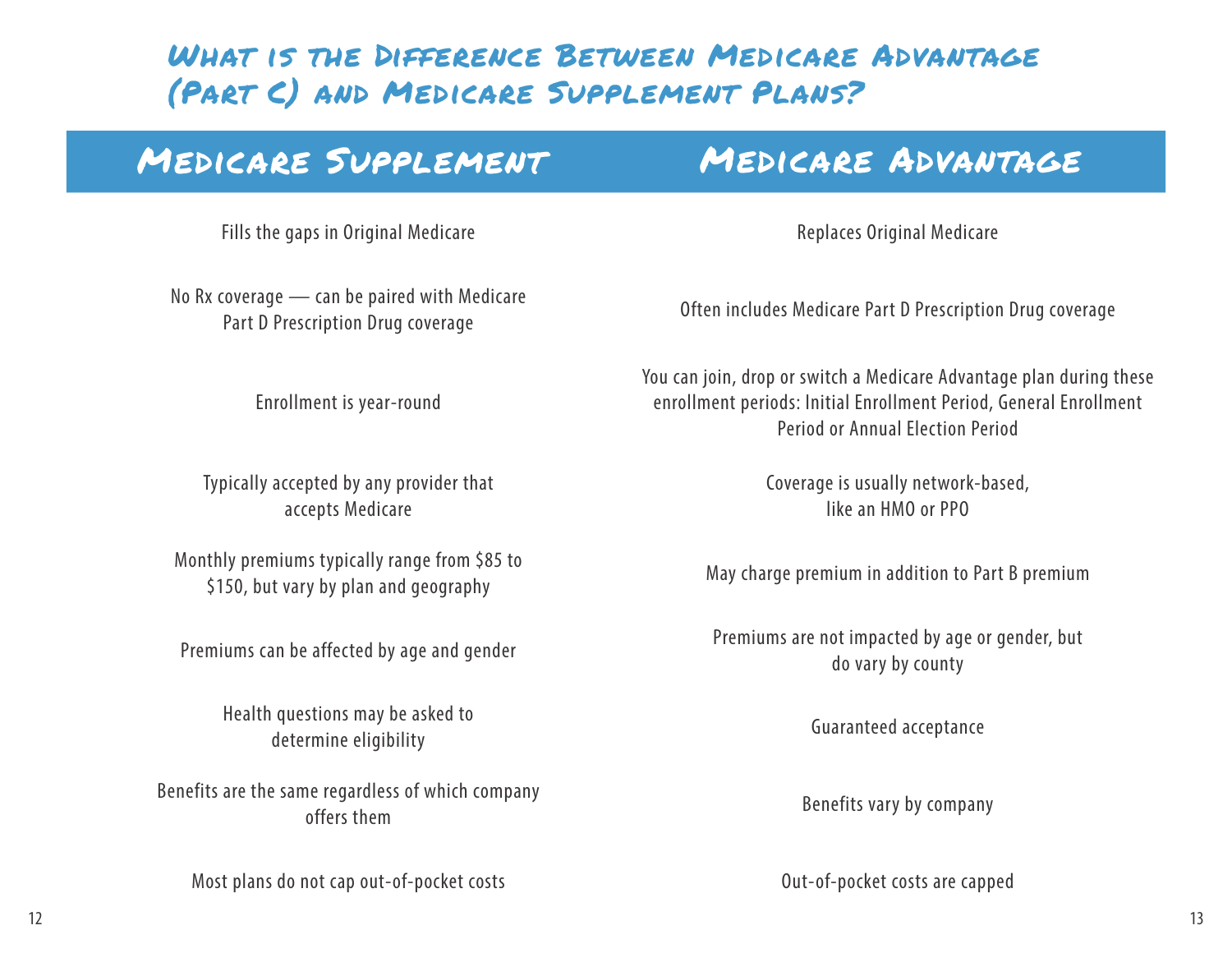## How do I compare Medigap policies?

This chart shows basic information about the different benefits that Medigap policies cover. If a percentage appears, the Medigap plan covers that percentage of the benefit, and you're responsible for the rest.

|                                                                                                                          | <b>Medicare Supplement Insurance</b> |      |                | (Medigap) plans |                  |                |      |      |      |                      |
|--------------------------------------------------------------------------------------------------------------------------|--------------------------------------|------|----------------|-----------------|------------------|----------------|------|------|------|----------------------|
| <b>Benefits</b>                                                                                                          | A                                    | B    | $\mathsf{C}^1$ | D               | F <sup>1,2</sup> | $\mathbf{G}^2$ | K    |      | M    | N                    |
| Medicare Part A co-insurance and hospital<br>costs (up to an additional 365 days after<br>Medicare benefits<br>are used) | 100%                                 | 100% | 100%           | 100%            | 100%             | 100%           | 100% | 100% | 100% | 100%                 |
| Medicare Part B co-insurance or co-payment                                                                               | 100%                                 | 100% | 100%           | 100%            | 100%             | 100%           | 50%  | 75%  | 100% | $100\%$ <sup>3</sup> |
| Blood (first 3 pints)                                                                                                    | 100%                                 | 100% | 100%           | 100%            | 100%             | 100%           | 50%  | 75%  | 100% | 100%                 |
| Part A hospice care<br>co-insurance or co-payment                                                                        | 100%                                 | 100% | 100%           | 100%            | 100%             | 100%           | 50%  | 75%  | 100% | 100%                 |
| Skilled nursing facility care<br>co-insurance                                                                            |                                      |      | 100%           | 100%            | 100%             | 100%           | 50%  | 75%  | 100% | 100%                 |
| Part A<br>deductible                                                                                                     |                                      | 100% | 100%           | 100%            | 100%             | 100%           | 50%  | 75%  | 50%  | 100%                 |
| Part B<br>deductible                                                                                                     |                                      |      | 100%           |                 | 100%             |                |      |      |      |                      |
| Part B<br>excess charges                                                                                                 |                                      |      |                |                 | 100%             | 100%           |      |      |      |                      |
| Foreign travel emergency (up to plan limits)                                                                             |                                      |      | 80%            | 80%             | 80%              | 80%            |      |      | 80%  | 80%                  |

1 Plans C and F are only available for Medicare beneficiaries who became eligible for Medicare prior to Jan. 1, 2020.

2 Plans F and G also offer a high-deductible plan in some states. If you choose this option, this means you must pay for Medicare-covered costs (co-insurance, co-payments and deductibles) up to the deductible amount of \$2,490 in 2022 before your policy pays anything.

3 Plan N pays 100% of the Part B co-insurance, except for a co-payment of up to \$20 for some office visits and up to a \$50 co-payment for emergency room visits that don't result in an inpatient admission.

**Out-of-pocket limit in 2022**  $$6,620$   $$3,310$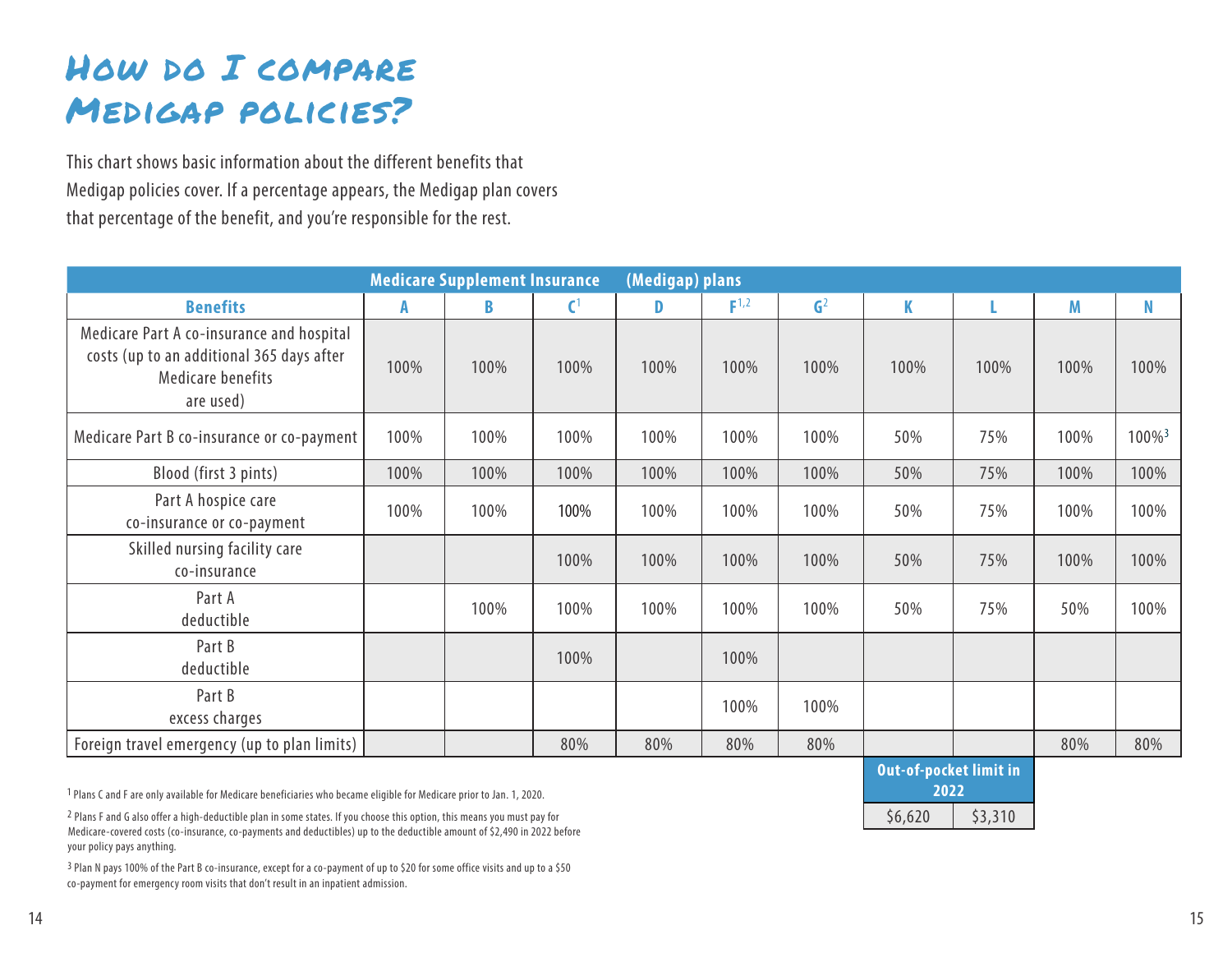# I'm enrolled... Now what?

Once you're enrolled in Original Medicare, you don't need to sign up each year. But each year you have the opportunity to make changes to your Medicare Advantage or Medicare Prescription Drug coverage for the following year. (See dates on this page.) While Medicare Supplement plans can be purchased year-round, the insurance company may require health questions to be answered to determine eligibility.

#### **Open Enrollment Period (also known as Annual Election Period): Oct. 15 – Dec. 7**

Open to anyone in the Medicare program, this is when you can:

- Change to a Medicare Advantage (MA) plan or a Medicare Advantage plus Part D (MA-PD) plan from Original Medicare
- Change from an MA or MA-PD plan to Original Medicare
- Change one MA plan or MA-PD plan to another MA or MA-PD plan
- Enroll in a Part D plan
- Change from one Part D plan to another

#### **General Enrollment Period: Jan. 1 – March 31**

If you miss your initial enrollment period for Medicare Part A and/or Part B, you get another chance to enroll during this time. However, you may have to pay a late enrollment penalty. Your monthly premium increases 10% for each 12-month period you were eligible for, but did not enroll in, Medicare Part B.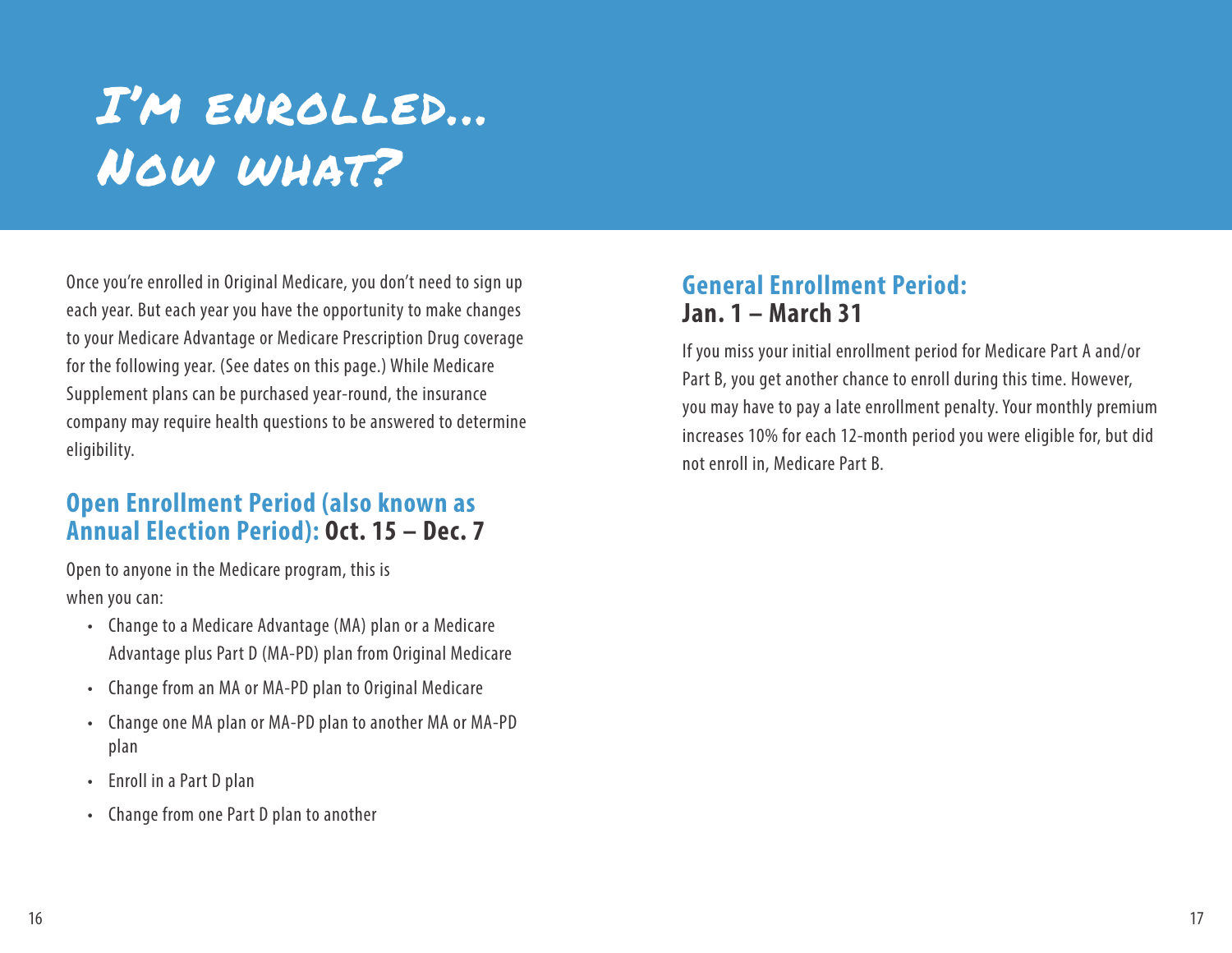## Review Your Medicare Coverage Annually



Insurance companies each year can make changes that impact your coverage and what you pay. These changes are announced in the fall annual election period, or open enrollment. If you don't identify certain changes, you could end up paying hundreds, if not thousands of dollars more or losing certain benefits. Reviewing your plan annually is a critical step to managing your health care costs in retirement.

The Licensed Insurance Agents at Medicare BackOffice specialize in Medicare and have access to various plans, so they can review your plan to spot changes and then search for others to get you the coverage you need at a price you can afford. This is a free service to you, with no pressure and no obligations.

Medicare BackOffice is here to help.

**To speak to a Licensed Insurance Agent, call 855.677.2321.**